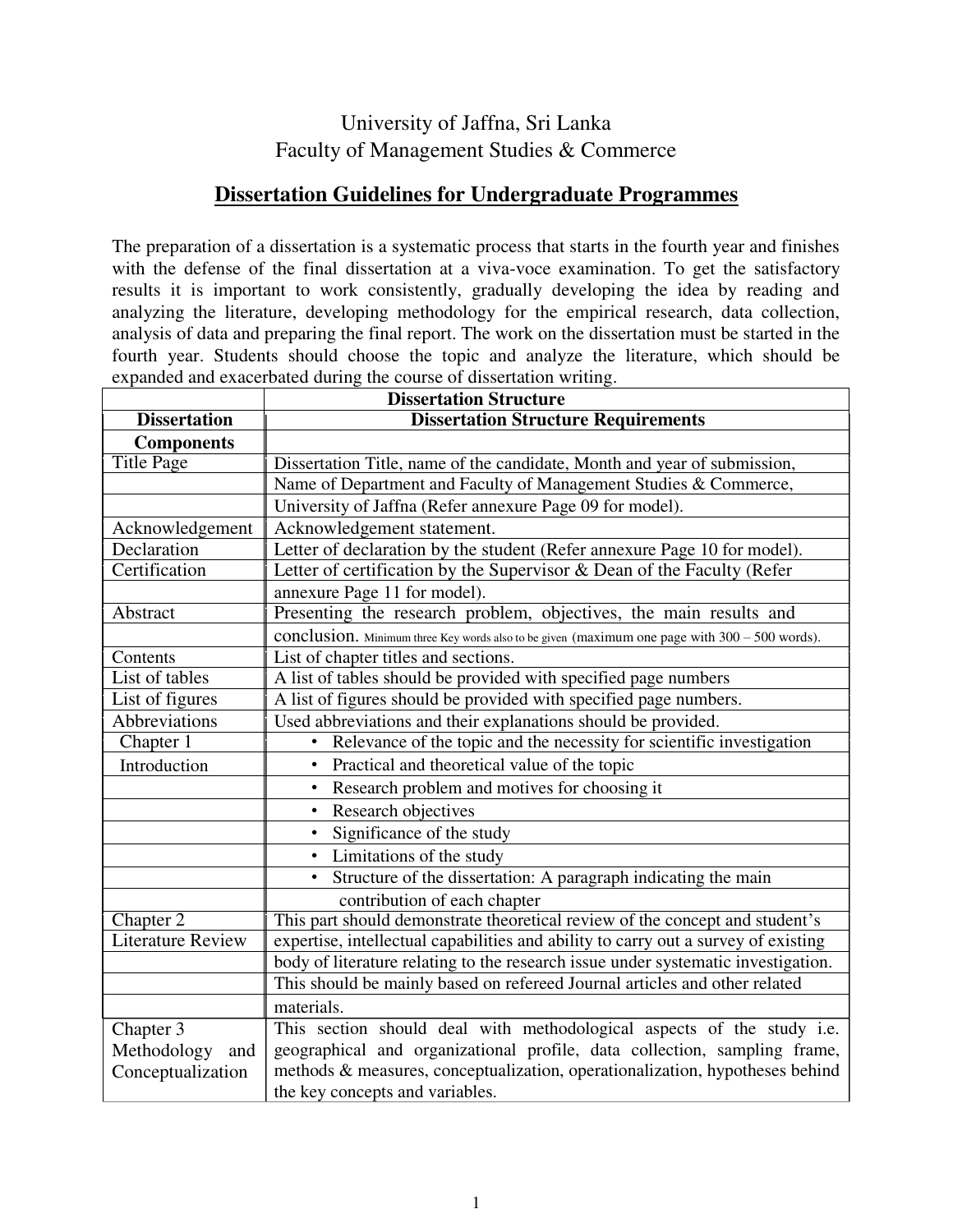| Chapter 4        | In this section, the methodology of the research should be described in         |
|------------------|---------------------------------------------------------------------------------|
| Presentation     | & detail including the sources of data. The information in the tables should be |
| Analysis of Data | statistically processed (calculated ratios and dynamic indicators).             |
|                  | Analytical text should be accompanied (but not duplicated) with pictures        |
|                  | and graphs. Information provided in the figures should be available. There      |
|                  | should be an abundance of numbers, tables and figures in analytical             |
|                  | section.                                                                        |
| Chapter 5        | This section summarizes chapters & main findings of the study. Conclusion       |
| Conclusion       | $\&$ and recommendations should be given in relevant format.                    |
| Recommendation   |                                                                                 |
| Endnotes         | Explanatory notes should be presented as endnotes, if needed.                   |
| Bibliography     | This includes articles, monographs, dissertations and other publications.       |
|                  | Recommended format is given below.                                              |
| Appendixes       | At the end of the final dissertation attachments can be presented, if they      |
|                  | enhance the value of the work.                                                  |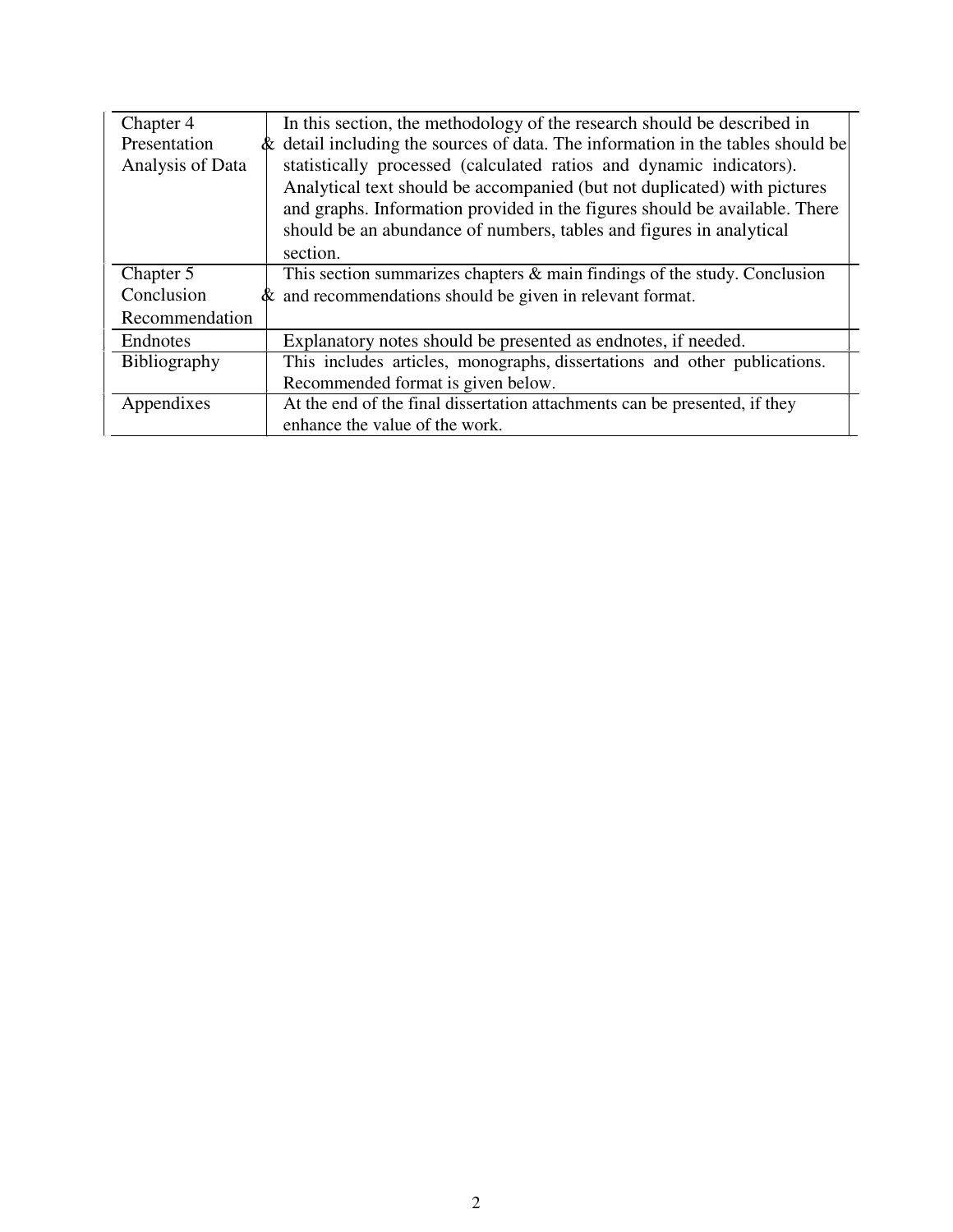## **Bibliography:**

An important purpose of the reference list is to enable readers to locate sources. Therefore details must be correct and complete. Each in-text citation and the related reference list entry should be identical in spelling and year. A work is listed only once in the reference list, regardless of how many times it is cited in text.

In compiling your APA reference list, you should:

- list references on a new page with a centered heading titled 'References'
- include books, journal articles, online sources etc. in one alphabetical listing
- order entries alphabetically by family name of author/s
- list works with no author under the first significant word of the title
- use 1.5 spacing.

Some examples follow; others can be found at  $\langle$ www.apastyle.org>.

*Note: the examples are separated and placed under subheadings here to show each form. In a reference list, however, they would be all together in alphabetical order with no subheadings.*

### **Book**

Author, A., & Author, B. (year). *Title of book.* City: Publisher.

*Capitalize only the first letter of the first word of a book title and any proper nouns. The first letter of the subtitle (if any) is capitalized also.*

Crawford, P., Brown, B., & Nolan, P. (1998). *Communicating care: The language of nursing*. Cheltenham: Stanley Thornes.

## **Article or chapter in an edited book**

Author, A., & Author, B. (year). Title of chapter. In C. Editor & D. Editor (Eds.), *Title of book* (pp. xx–xx). City: Publisher.

*Capitalize only the first letter of the first word of an article or chapter title, and any proper nouns.*

Naidoo, B. (2000). Evaluating the use of public health risk factor simulation models. In M. Thorogood & Y. Coombes (Eds.), *Evaluating health promotion: Practice and methods* (pp. 99–109). Oxford: Oxford University Press.

### **Book, online**

Author, A., & Author, B. (year). *Title of book.* [details about the format if available]. doi **or** Retrieved from web address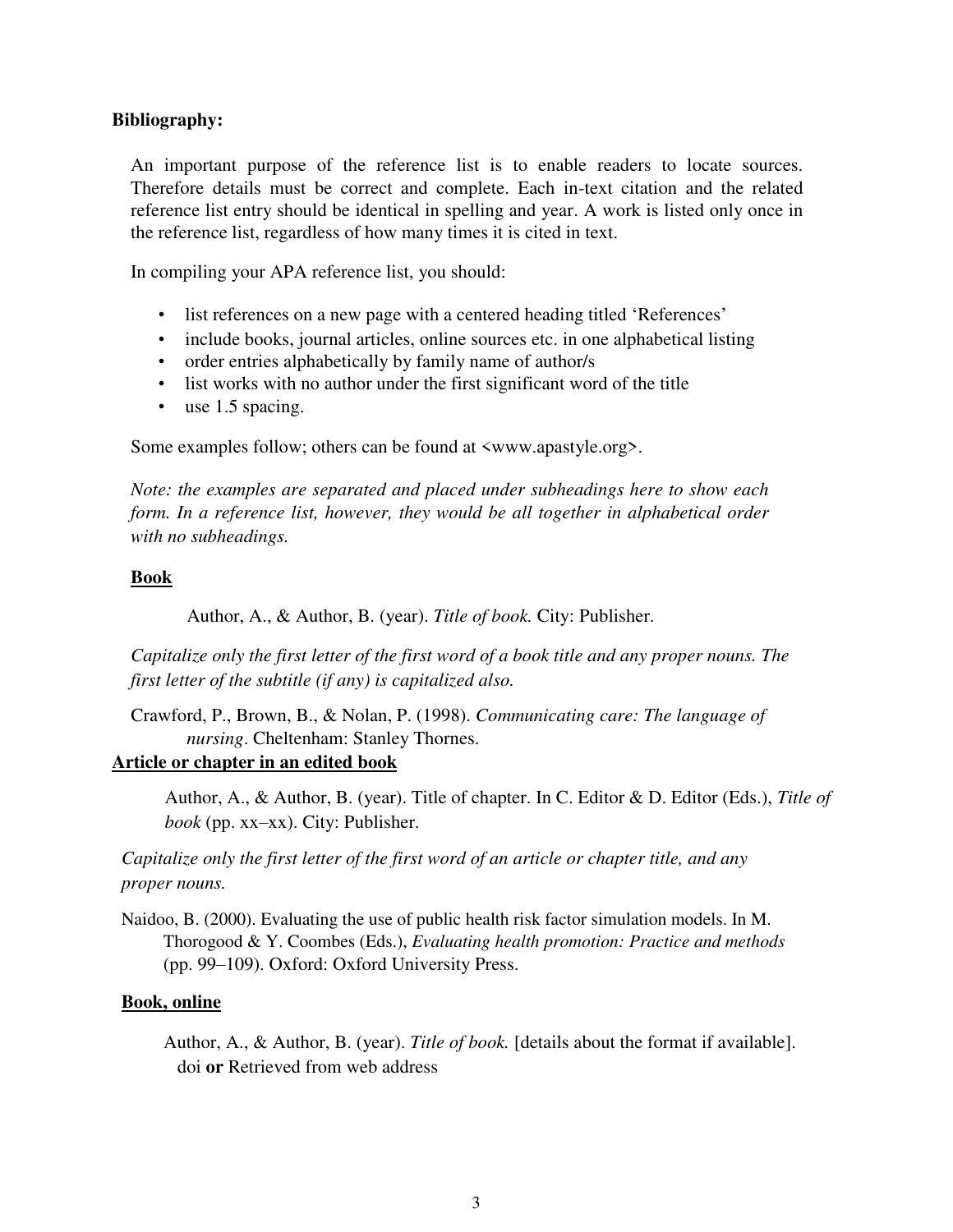*If a digital object identifier (DOI) is provided then it should be given; if no DOI is available then the web address or uniform resource locator (URL), should be given. Date of retrieval is not required.*

Munsterberg, H. (1916). The photoplay: A psychological study. Retrieved from http://www.gutenberg.org/files/15383/15383-8.txt

## **Journal article**

Author, A., & Author, B. (year). Title of article. *Title of Journal, volume number* (issue number), page numbers.

- *The issue number should be indicated only if each issue of a journal begins on page 1.*
- *Capitalize only the first letter of the first word of an article title and subtitle, and any proper nouns.*
- *Capitalize the first letter of every main word in the journal title.*
- *Include a digital object identifier (DOI) if provided.*

Antonakos, C. L., & Kazanis, A. S. (2003). Research process in the health sciences: A focus on methods. *Research and Theory for Nursing Practice, 17*, 257–264.

Clay, G. (2003). Assignment writing skills. *Nursing Standard, 17*(20), 47–52.

## **Online Journal article**

Author, A. (year). Title of article. *Title of Journal*, *volume number* (issue number), page numbers. doi **or** Retrieved from web address.

*If a digital object identifier (DOI) is provided then it should be given; if no DOI is available then the home page web address of the journal, or uniform resource locator (URL), should be given. Date of retrieval is not required.*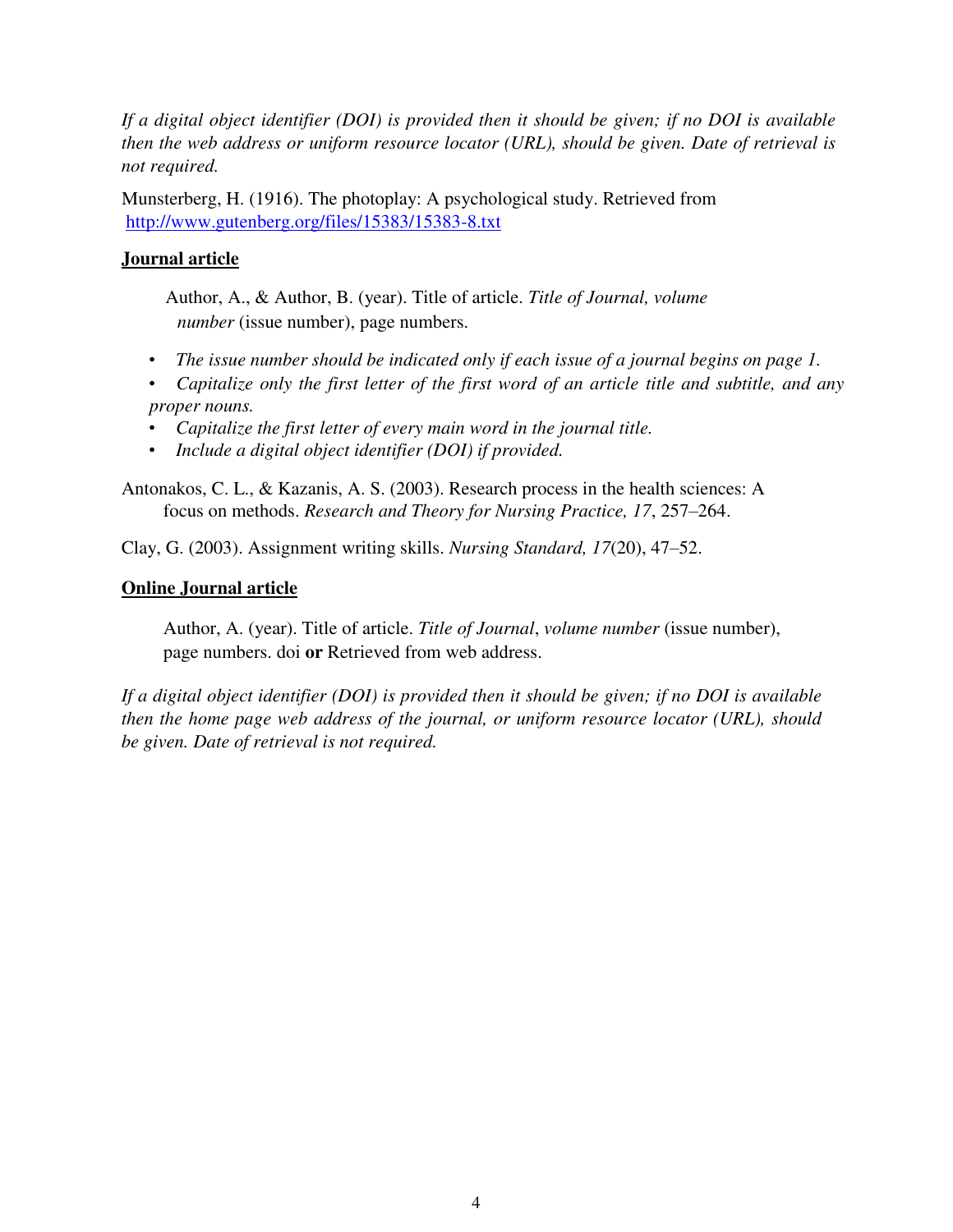- Ekwall, A., Gerdtz, M., & Manias, E. (2008). The influence of patient acuity on satisfaction with emergency care: perspectives of family, friends and carers. *Journal of Clinical Nursing,17,* 800–809. doi:10.1111/j.1365-2702.2007.02052.x
- Midford, R. (2005). Australia and alcohol: Living down the legend. *Addiction,100*, 891– 896. Retrieved from http://www.addictionjournal.org

#### **Newspaper article**

Author, A. (year, month day). Title of article. *Title of Newspaper,* p. x.

Wroe, D. (2004, June 24). Canberra enlists GPs in war on smoking. *The Age,* p. 3.

## **Newspaper article, no author**

Title of article. (year, month day). *Title of Newspaper,* p. x.

Embryo study nod, OK say IVF couples. (2004, May 31). *Herald Sun*, p.10.

## **Newspaper article, online**

Author, A. (year, month day). Title of article. *Title of Newspaper.* Retrieved from home page web address

Nader, C. (2009, June 19). Mental health issues soar among children. *The Age.* Retrieved from http://www.theage.com.au

#### **Document, online**

Author*,* A. (year). *Title of document*. Retrieved from web address

*Retrieval date is given if it is believed the information could change over time*.

Northern Territory Department of Justice. (2007). *Step forward: Getting help about sexual violence.*

Retrieved from http://www.nt.gov.au/justice/documents/stepforward.pdf

#### **Group or organization as author**

Organization name. (year). Details of the work as appropriate to its form.

*When the author and the publisher are the same, use the word* Author *as the name of the publisher.*

Australian Bureau of Statistics. (2007). *Migration Australia*, *2005-06* (Cat. No. 3412.0). Canberra: Author. Retrieved from http://www.ausstats.abs.gov.au/ausstats/subscriber.nsf/ 0/E0A79B147EA8E0B5CA2572AC001813E8/\$File/34120\_2005-06.pdf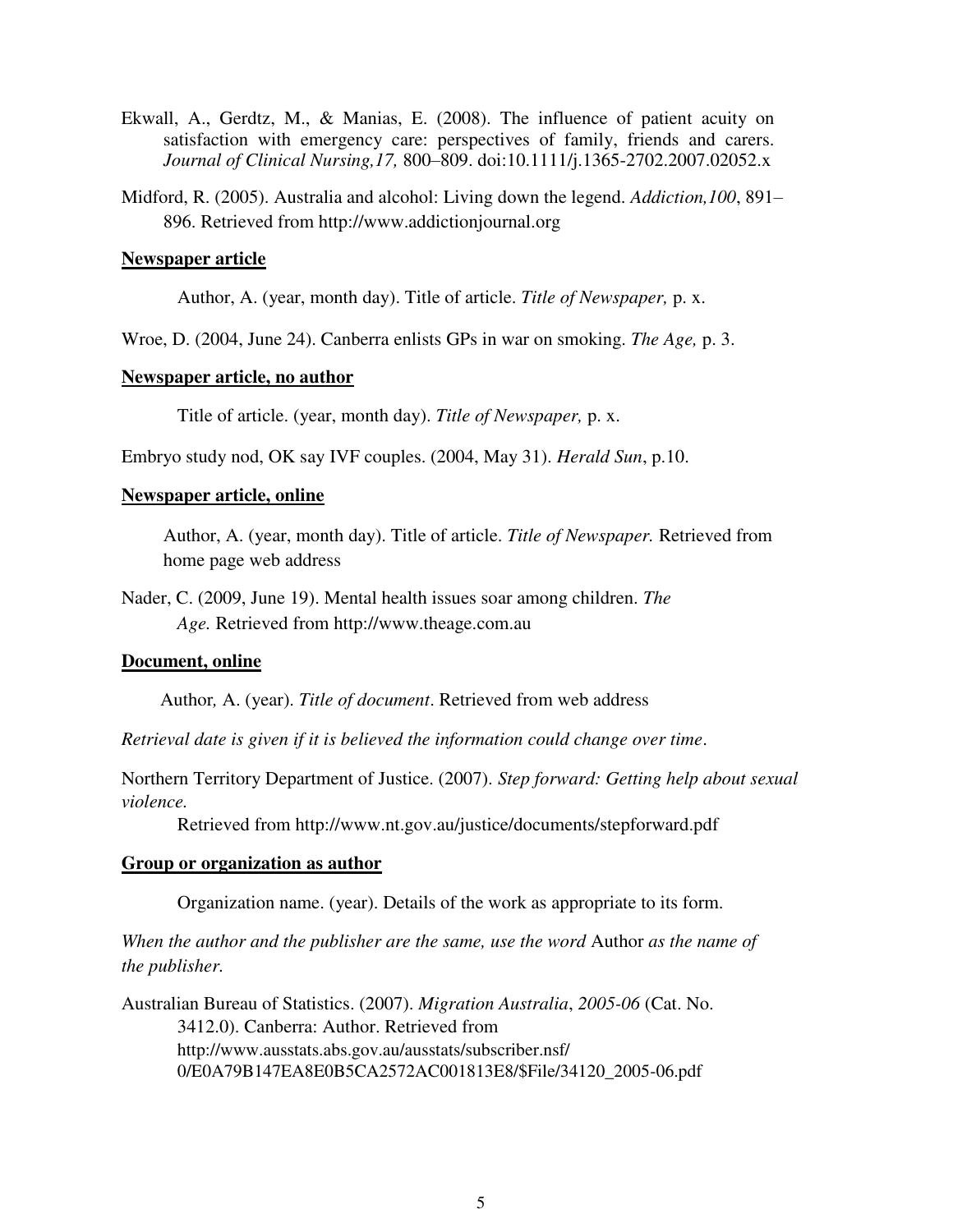## **Up to seven authors**

Author, A., Author, B., Author, C., Author, D., Author, E., Author, F., & Author, G. (year). Details of the work as appropriate to its form.

*Provide family names and initials of all authors.*

## **Eight or more authors**

Author, A., Author, B., Author, C., Author, D., Author, E., Author, F., … Author, M. (year). Details of the work as appropriate to its form.

*Provide the family names and initials of the first six authors followed by three ellipsis points and the last author's family name and initial.*

## **Web page**

Author, A. (year). Title of page. Retrieved month, day, year from web address

*The title of a web page is not italicized. Retrieval date is given if it is believed the information could change over time.*

Diabetes Australia. (2010). Gestational diabetes. Retrieved July 22, 2010 from http://www.diabetesaustralia.com.au/Understanding-Diabetes/What-is-Diabetes/ Gestational-Diabetes-/

### **Sample reference list in APA style**

Antonakos, C. L., & Kazanis, A. S. (2003). Research process in the health sciences: A

focus on methods. *Research and Theory for Nursing Practice, 17*, 257–264.

Australian Bureau of Statistics. (2007). *Migration Australia*, *2005-06* (Cat. No. 3412.0).

Canberra: Author. Retrieved from

http://www.ausstats.abs.gov.au/ausstats/subscriber.nsf/

0/E0A79B147EA8E0B5CA2572AC00113E8/\$File/34120\_2005-06.pdf

Clay, G. (2003). Assignment writing skills. *Nursing Standard, 17*(20), 47–52.

Crawford, P., Brown, B., & Nolan, P. (1998). *Communicating care: The language of nursing*.

Cheltenham: Stanley Thornes.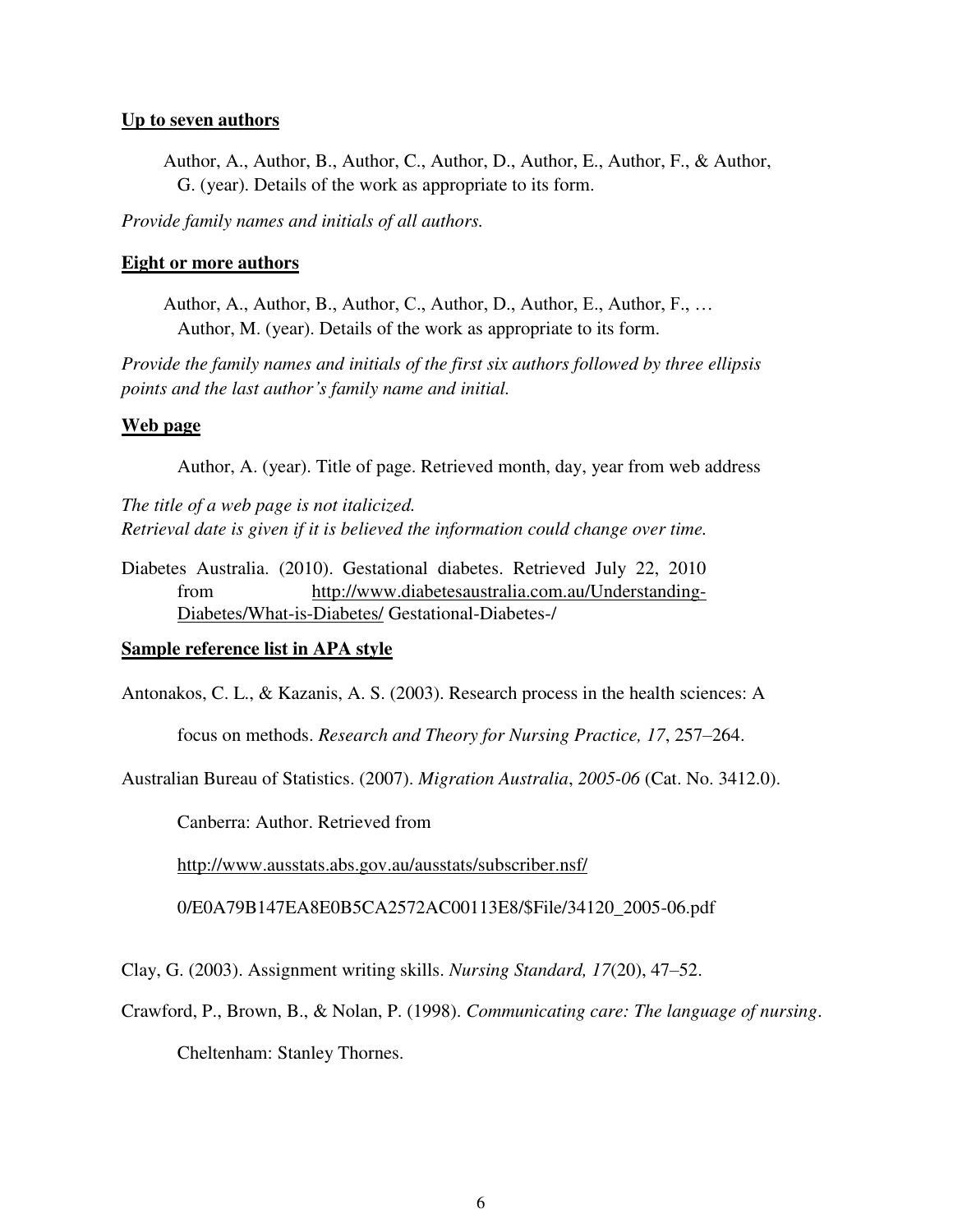Diabetes Australia. (2010). Gestational diabetes. Retrieved July 22, 2010 from http://www.diabetesaustralia.com.au/Understanding-Diabetes/What-is-Diabetes/ Gestational-Diabetes-/

Ekwall, A., Gerdtz, M., & Manias, E. (2008). The influence of patient acuity on satisfaction with emergency care: perspectives of family, friends and carers. *Journal of Clinical Nursing, 17*,

800–809. doi:10.1111/j.1365-2702.2007.02052.x

Embryo study nod, OK say IVF couples. (2004, May 31). *Herald Sun*, p.10.

Midford, R. (2005). Australia and alcohol: Living down the legend. *Addiction, 100*(7), 891–896.

Retrieved from http://www.addictionjournal.org

Munsterberg, H. (1916). *The photoplay: A psychological study*. Retrieved from http://www.gutenberg.org/files/15383/15383-8.txt

Nader, C. (2009, June 19). Mental health issues soar among children. *The Age.*

Retrieved from http://www.theage.com.au

Naidoo, B. (2000). Evaluating the use of public health risk factor simulation models. In M.

Thorogood & Y. Coombes (Eds.), *Evaluating health promotion: Practice and methods*

(pp. 99–109). Oxford: Oxford University Press.

Northern Territory Department of Justice. (2007). *Step forward: Getting help about sexual violence.*

Retrieved from http://www.nt.gov.au/justice/documents/stepforward.pdf

Wroe, D. (2004, June 24). Canberra enlists GPs in war on smoking. *The Age,* p. 3.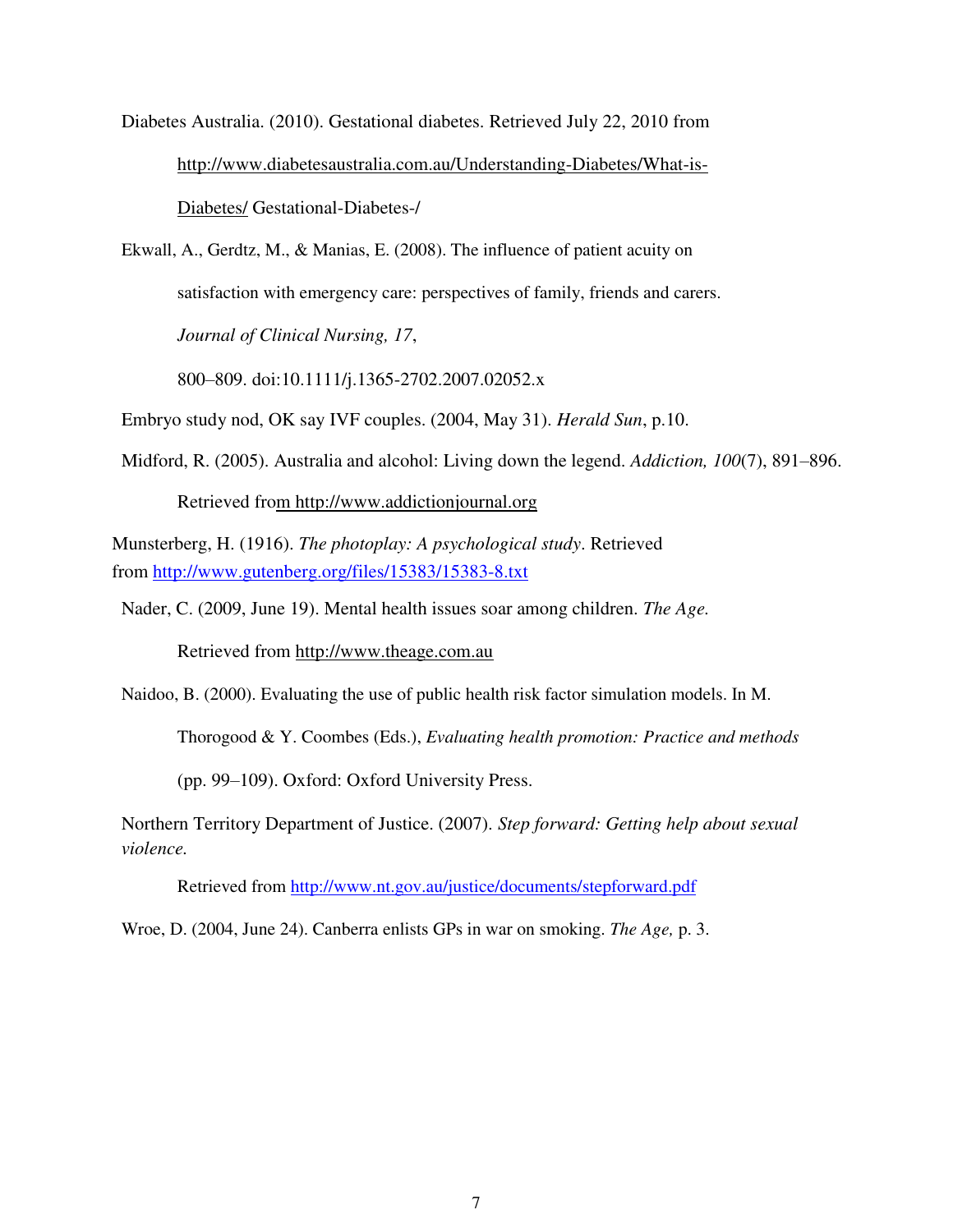## **Technical pointers for the final thesis:**

Final dissertation must be printed on the standard A4 format paper (210x297 mm), with the following page settings:

- 1. Font 12, Times New Roman
- 2. Line spacing 1.5
- 3. Margins: left 25mm, right 20mm, top 20mm, bottom 20mm
- 4. There may be some highlighting or bolding of separate words or sentences.
- 5. Page numbering should start from Chapter one to the last page.
- 6. Page number should appear on the bottom of the page, in the right corner, in Arabic numbers  $(1, 2, 3, \ldots)$ , without a dot. Pages prior to Chapter 1 should have Roman numbers  $(i, ii, iii, \ldots)$
- 7. Every new Chapter should start in a new page with the heading. Paragraphs and subsections should start in the same page after one or two line spacing.
- 8. The section headings should be in capital letters. The subsection and paragraph headings should only start with a capital letter.
- 9. All chapter headings must be bolded and centered.
- 10. Sub headings should be numbered using Arabic numbers.
- 11. Numbering of subsections should start over in every section (e.g. 2.1, 2.2; 3.1, 3.2). If the text is separated into paragraphs, they should be numbered using the same principle (e.g.: 2.1.1, 2.1.2, 2.1.3).
- 12. Any table / figure which duplicated / borrowed from another publication should be acknowledged in the bottom (i.e., Source: ……………)
- 13. Tables / figures must be numbered and have names. These objects must have numbers if there is more than one of each (e.g.: Table 1, figure 1 or by the sections: table 2.2, figure 2.3).
- 14. The fonts used in the tables / figures not necessarily have to match the font of the text. The table title should be right aligned and written above it. The table number should be written above its title and right aligned of the page. The number and the title of the figure should appear below the object.
- 15. The final draft of the dissertation should be presented in spiral binding and in the digital form (CD) to the examination branch.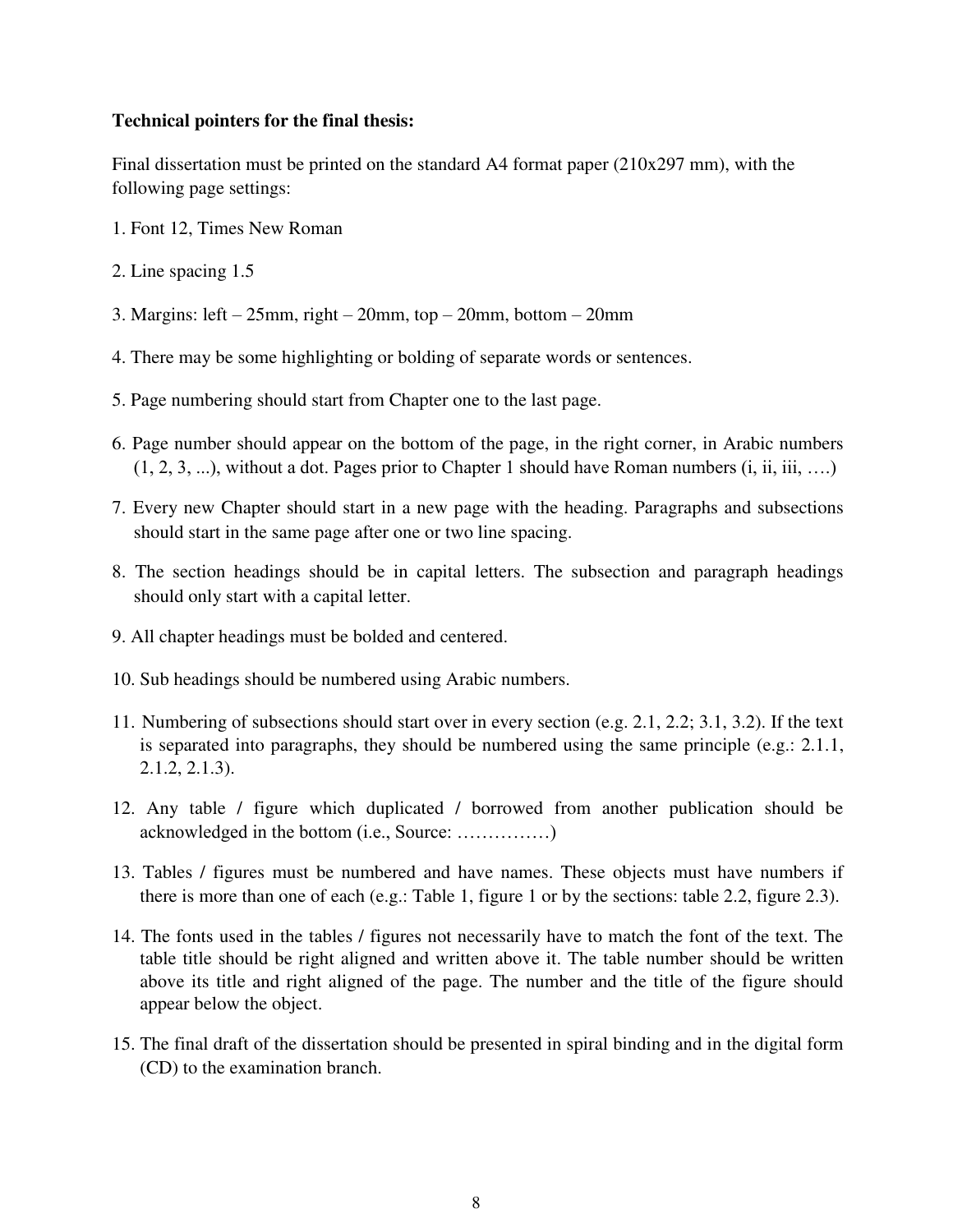- 16. Students are supposed to make a presentation on their proposal after it has been accepted by the department on principle. Here they are expected to highlight the following: an introduction, research problem, research question(s), research objective(s), data, sampling techniques, proposed methodology, expected contribution of the study, etc.
- 17. There should be a viva-voce examination once after the final submission and marking of the report. The marks distribution to this course unit would be 70% to the report and 30% to the viva-voce examination. To complete the unit a student should score at least 40% of the marks to the report and 40% of the marks to the viva-voce examination.
- 18. After making the corrections, if any, suggested at the viva-voce examination students should submit two hard bound copies (black colour outer cover with gold colour title printed on it) of the report with the final digital form (CD) to the department within the required deadline.
- 19. The final report is expected to contain around 10,000 15,000 words in total excluding tables / figures, bibliography and appendices.
- 20. In case of any student(s) who needs to be deviate from any of the above specified criteria should get written permission prior to their final submission of the report.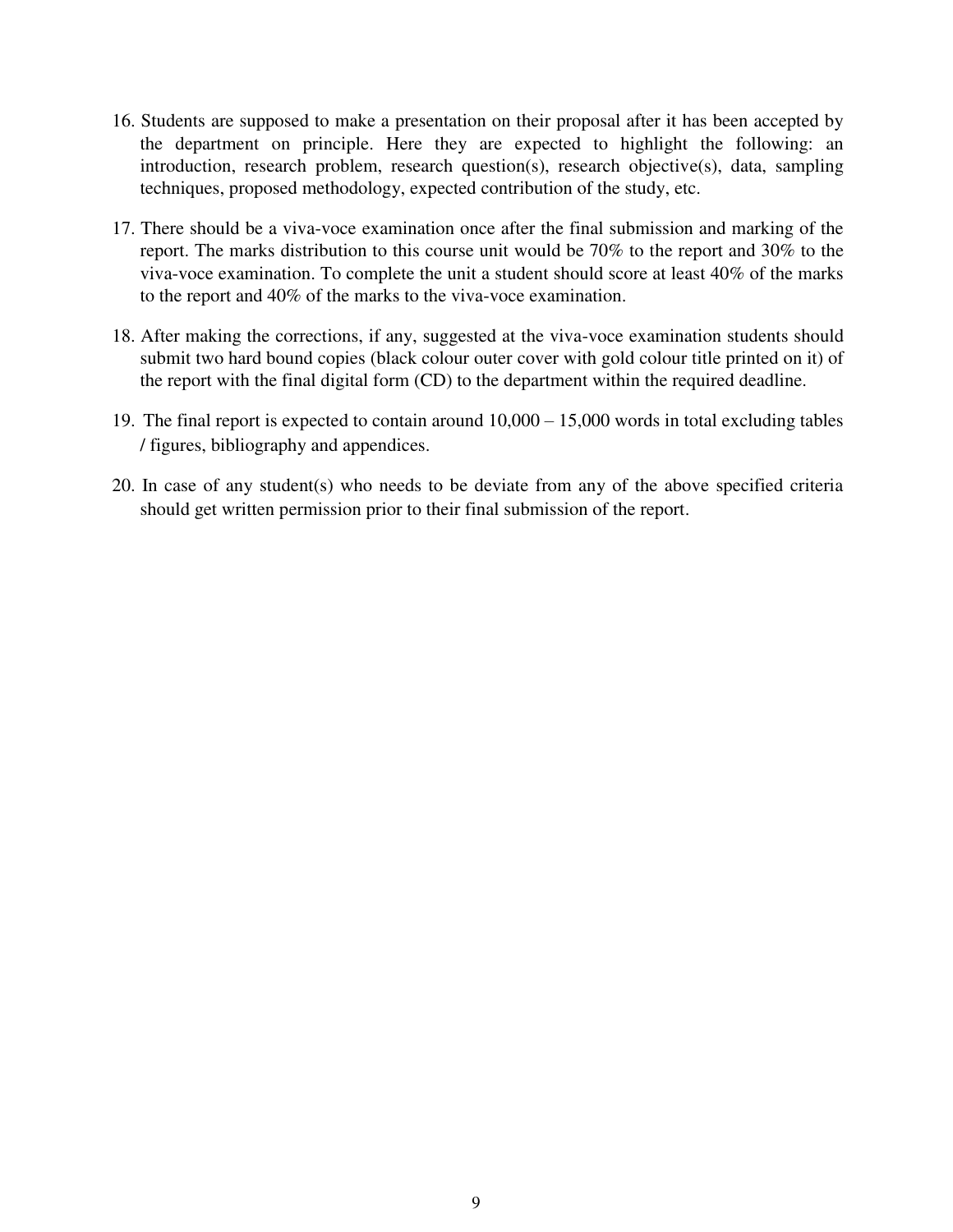## **Leadership Behaviour and the Organizational Performance**

**S. Karunanratne**

**Reg. No.: 2009 / BAD / 001**

**Index No.: BAD09001**

This dissertation submitted to the Faculty of Management Studies and Commerce, University of Jaffna, in partial fulfillment of the requirements of the Bachelor of Business Administration Degree Specializing in ………………….. .

> Department of …………………… Faculty of Management Studies & Commerce, University of Jaffna, Sri Lanka. May 2013.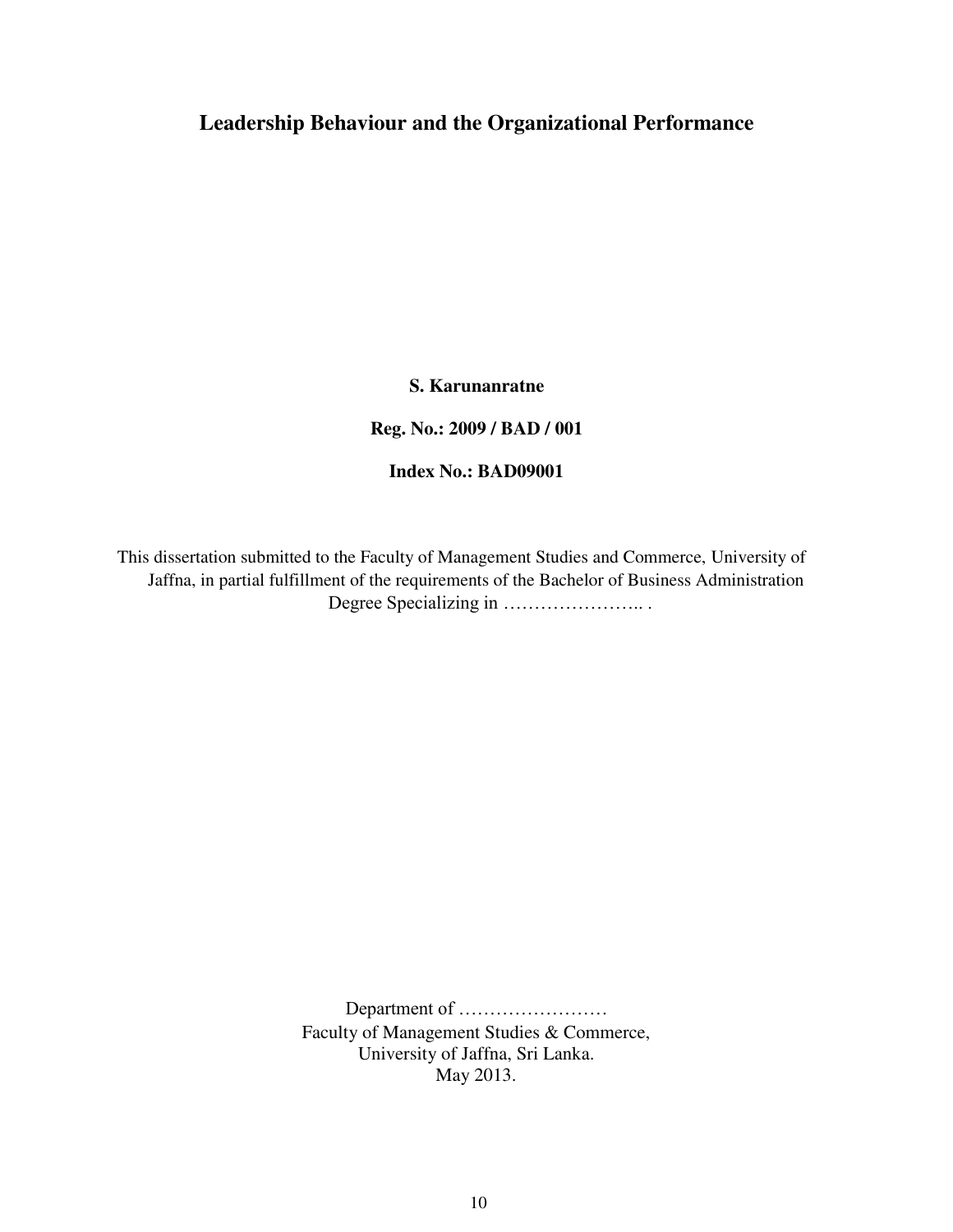## **Letter of Declaration**

I certify that this dissertation does not incorporate without acknowledgement, any material previously submitted for a degree or diploma in any university, and to the best of my knowledge and belief it does not contain any material previously published or written by another person, except when due reference is made in the text.

(Signature)

S. Karunaratne,

May 2013.